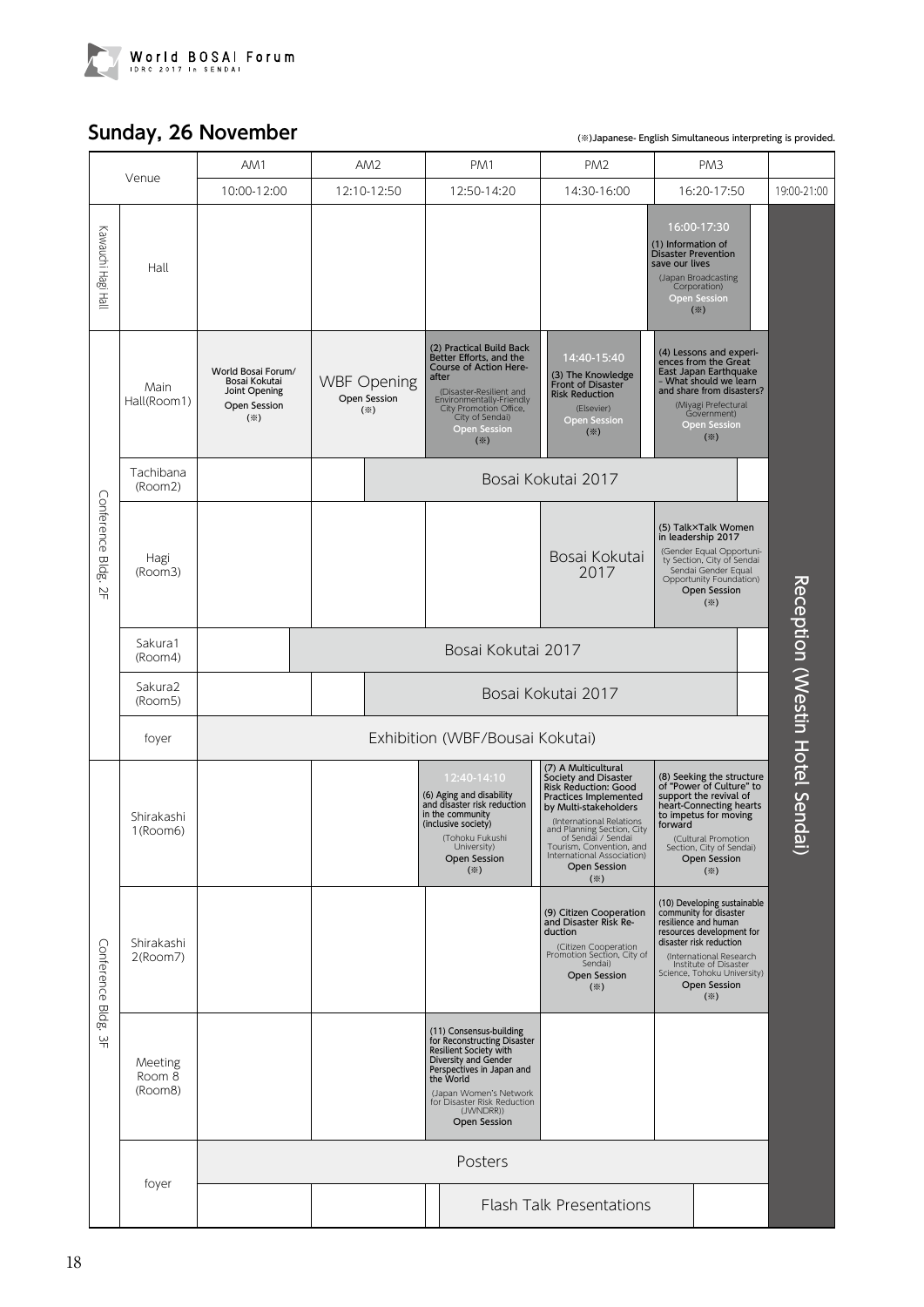

## **Monday, 27 November**

(※)Japanese- English Simultaneous interpreting is provided.

|                                          |                              | AM1                                                                                                                                                                                                        | AM2                                                                                                                                                                                                                                                                                                                                                                                                                  | PM1                                                                                                                                                                                                                                                                                                                                                                                                                                                                                                    |                       | PM <sub>2</sub>                                                                                                                                                                                                                                         | PM3                                                                                                                                                                                                                        |  |
|------------------------------------------|------------------------------|------------------------------------------------------------------------------------------------------------------------------------------------------------------------------------------------------------|----------------------------------------------------------------------------------------------------------------------------------------------------------------------------------------------------------------------------------------------------------------------------------------------------------------------------------------------------------------------------------------------------------------------|--------------------------------------------------------------------------------------------------------------------------------------------------------------------------------------------------------------------------------------------------------------------------------------------------------------------------------------------------------------------------------------------------------------------------------------------------------------------------------------------------------|-----------------------|---------------------------------------------------------------------------------------------------------------------------------------------------------------------------------------------------------------------------------------------------------|----------------------------------------------------------------------------------------------------------------------------------------------------------------------------------------------------------------------------|--|
| Venue                                    |                              | 9:00-10:30                                                                                                                                                                                                 | 10:45-12:15                                                                                                                                                                                                                                                                                                                                                                                                          | 13:45-15:15                                                                                                                                                                                                                                                                                                                                                                                                                                                                                            | 15:30-17:00           |                                                                                                                                                                                                                                                         | 17:15-18:45                                                                                                                                                                                                                |  |
| Kawauchi<br>  Hagi Hall                  | Hall                         |                                                                                                                                                                                                            |                                                                                                                                                                                                                                                                                                                                                                                                                      |                                                                                                                                                                                                                                                                                                                                                                                                                                                                                                        |                       |                                                                                                                                                                                                                                                         |                                                                                                                                                                                                                            |  |
| Conference<br>eldg.<br>$\frac{N}{T}$     | Main<br>Hall(Room1)          |                                                                                                                                                                                                            | (12) Sustainable development<br>thorough DRR Investment<br>(Japan International<br>Cooperation Agency (JICA))<br>Open Session<br>$(\divideontimes)$                                                                                                                                                                                                                                                                  |                                                                                                                                                                                                                                                                                                                                                                                                                                                                                                        | Bosai Kokutai<br>2017 |                                                                                                                                                                                                                                                         |                                                                                                                                                                                                                            |  |
|                                          | Tachibana<br>(Room2)         | Bosai Kokutai 2017                                                                                                                                                                                         |                                                                                                                                                                                                                                                                                                                                                                                                                      |                                                                                                                                                                                                                                                                                                                                                                                                                                                                                                        |                       |                                                                                                                                                                                                                                                         |                                                                                                                                                                                                                            |  |
|                                          | Hagi<br>(Room3)              | (13) How we effectively<br>evaluate the value of DRR<br>measures and investment<br>as a tool for mainstreaming<br>DRR in development issues<br>(Pacific Consultants Co., Ltd.)<br>$(\divideontimes)$       | (14) To pave the way for safe<br>and sustainable drone operations<br>for the disaster risk reduction in<br>Sendai- Collaboration with City<br>of SENDAI, NTT docomo, Drone<br><b>Tech Lab SENDAI</b><br>(Drone Tech Lab SENDAI-City of<br>SENDAI NTT docomo Tohoku)<br><b>Open Session</b><br>$(\divideontimes)$                                                                                                     | (16) Efforts toward Recovery<br>and Reconstruction from the<br>(15) The Role of ICT in<br>Great East Japan Earthquake~<br><b>Disaster Risk Reduction</b><br>Focusing on Infrastructure and<br>$\sim$ A session about the<br>Community Development $\sim$<br>envisioned future utilizing<br>(Tohoku Regional Bureau,<br>Fujitsu's ICT solutions~<br>Ministry of Land, Infrastructure,<br>(Fujitsu Limited)<br>Transport and Tourism)<br>$(\divideontimes)$<br><b>Open Session</b><br>$(\divideontimes)$ |                       |                                                                                                                                                                                                                                                         | (17) Financial Initiatives and<br>Multi-stakeholder Partnerships<br>for Disaster Risk Reduction<br>and Resilience<br>(Development Bank of Japan Inc.)<br>$(\divideontimes)$                                                |  |
|                                          | Sakura1<br>(Room4)           | (18) (tentative) Site Report<br>on the Onagawa Nuclear<br>Power Plant during the Great<br>East Japan Earthquake<br>(Tohoku Electric Power Co., Inc.)<br>$(\divideontimes)$                                 | (19) The 16th International<br>Symposium on New Technologies<br>for Urban Safety of Mega Cities in<br>Asia (USMCA)-Global Risk with<br>"Tangible Earth"-<br>(International Research Institute of<br>Disaster Science (IRIDeS), Tohoku<br>University, International Center for Urban<br>Safety Engineering (ICUS), Institute of<br>Industrial Science (IIS). The University of<br>Tokyo (USMCA Organizing Committée)) | (20) Strengthening contri-<br>butions to the international<br>community through multi-<br>disciplinary disaster sci-<br>ence research<br>(Association of Pacific Rim<br>Universities (APRU) and<br>Tohoku University)                                                                                                                                                                                                                                                                                  | insurance"            | (21) Tokio Marine Group<br>and Tohoku University<br>Industry-Academia Collabo-<br>ration Forum "Building a<br>disaster-resilient community<br>in the Asia-Pacific - The<br>power of science and<br>(Tokio Marine & Nichido Fire<br>Insurance Co., Ltd.) | (22) The progress of<br>"Disaster Prevention" by<br>the use of Social Platform<br>(Facebook Japan)<br>$(\divideontimes)$                                                                                                   |  |
|                                          | Sakura2<br>(Room5)           | (23) Bridging the informa-<br>tion and knowledge gaps<br>(ESCAP)                                                                                                                                           | (24) MIRAI (Multisector<br>Initiative for Research,<br>Action, and Impact)<br>~Co-designing social<br>innovation in addressing<br>disaster risks through<br>research action networks~<br>(Japan CSO Coalition for DRR<br>$(JCC-DRR)$                                                                                                                                                                                 | (25) The 4th Asian Confer-<br>ence on Urban Disaster<br>Reduction (ACUDR)<br>-Current Situation and<br>Problems on Risk<br>Communication in Asia-<br>(Institute of Social Safety<br>Science, Japan (ISSS))                                                                                                                                                                                                                                                                                             |                       | (26) Regional Cooperation<br>and Partnerships<br>(ESCAP)                                                                                                                                                                                                | (27) Economic Recovery<br>and Industrial Revitalization<br>from the Great East Japan<br>Earthquake<br>(Earthquake Recovery<br>Research Center, Graduate<br>School of Economics and<br>Management, Tohoku<br>Üniversity)    |  |
|                                          | foyer                        | Exhibition (WBF/Bousai Kokutai)                                                                                                                                                                            |                                                                                                                                                                                                                                                                                                                                                                                                                      |                                                                                                                                                                                                                                                                                                                                                                                                                                                                                                        |                       |                                                                                                                                                                                                                                                         |                                                                                                                                                                                                                            |  |
| Conference Bldg.<br>$\frac{\omega}{\pi}$ | Shirakashi<br>1(Room6)       | (28) Prepare and Respond<br>Better for Emerging Tech-<br>nological Hazards<br>(IFRC)                                                                                                                       | (29) Integrated land-sea<br>network for monitoring<br>earthquakes, tsunami &<br>volcanos for disaster risk<br>reguction<br>(National Research Institute<br>for Earth Science and Disaster<br>Resilience (NIED))<br>$(\divideontimes)$                                                                                                                                                                                | (30) New perspective<br>towards enhancing capa-<br>bility of assessing tsunami<br>damage<br>(International Research<br>Institute of Disaster Science,<br>Tohoku University)<br>$(\%)$                                                                                                                                                                                                                                                                                                                  |                       |                                                                                                                                                                                                                                                         | (31) Roles of the media in<br>disaster risk reduction<br>$\sim$ Cultivation through the<br>media in normal times<br>(Kahoku Shimpo<br>Publishing Co.)<br>$(\divideontimes)$                                                |  |
|                                          | Shirakashi<br>2(Room7)       | (32) The future of nuclear<br>energy policy - lessons<br>from the Fukushima Nucle-<br>ar Power Plant Accident<br>(Laboratory of Prof. Akihiko<br>Morita/SHOKEI GAKUIN<br>University)<br>$(\divideontimes)$ | (33) Vision and Future of<br><b>Global Alliance of Disaster</b><br>Research Institutes (GADRI)<br>Global Alliance of Disaster<br>Research Institutes (GADRI)                                                                                                                                                                                                                                                         | (34) Rethinking the Roles<br>of the Education Sector in<br>DRR through Sustainable<br>Development<br>(Miyagi University of<br>Education, Sendai)<br>$(\%)$                                                                                                                                                                                                                                                                                                                                             | we go-                | (35) Economic evaluation<br>model for mainstreaming<br>DRR in development issues<br>-Where we are and where<br>(Pacific Consultants Co., Ltd.)<br>$(\divideontimes)$                                                                                    | (36) Faith-based organiza-<br>tions' contribution to<br>Sendai Framework for<br><b>Disaster Risk Reduction</b><br>(Organizing Committee of the<br>Symposium on Faith and DRR)<br><b>Open Session</b><br>$(\divideontimes)$ |  |
|                                          | Meeting<br>Room 8<br>(Room8) | (37) Advanced approach<br>to earthquake disaster<br>prevention<br>(K-Opticom Corporation,<br>Kyoto University)                                                                                             | (38) Transdisciplinary<br>Approach (TDA) for Build-<br>ing Societal Resilience to<br>Disasters - Efforts towards<br>Achieving the Goals of<br>Sendai Framework -<br>(Japan Society of Civil<br>Engineers (JSCE))                                                                                                                                                                                                     | (39) Tracks and Scenarios of<br>Student-driven Volunteer<br>Activities: Focusing on Young<br>Powers Embedded in Long-<br>term Reconstruction after the<br>Great East Japan Earthquake<br>(Center for Service Learning and<br>Extracurricular Activities, Institute<br>for Excellence in Higher<br>Education, Tohoku University)                                                                                                                                                                        |                       | (40) Perspectives in<br>Evidence-based Mental<br><b>Health Disaster Response</b><br>and Preparedness<br>$\sim$ Towards Effective<br>International Cooperation~<br>(International Research<br>Institution of Disaster Science,<br>Tohoku University)     | (41) Utilization of drone in<br>case of disaster<br>(Keio Research Institute<br>at SFC)                                                                                                                                    |  |
|                                          | foyer                        | Posters                                                                                                                                                                                                    |                                                                                                                                                                                                                                                                                                                                                                                                                      |                                                                                                                                                                                                                                                                                                                                                                                                                                                                                                        |                       |                                                                                                                                                                                                                                                         |                                                                                                                                                                                                                            |  |
|                                          |                              |                                                                                                                                                                                                            |                                                                                                                                                                                                                                                                                                                                                                                                                      | <b>Flash Talk Presentations</b>                                                                                                                                                                                                                                                                                                                                                                                                                                                                        |                       |                                                                                                                                                                                                                                                         |                                                                                                                                                                                                                            |  |